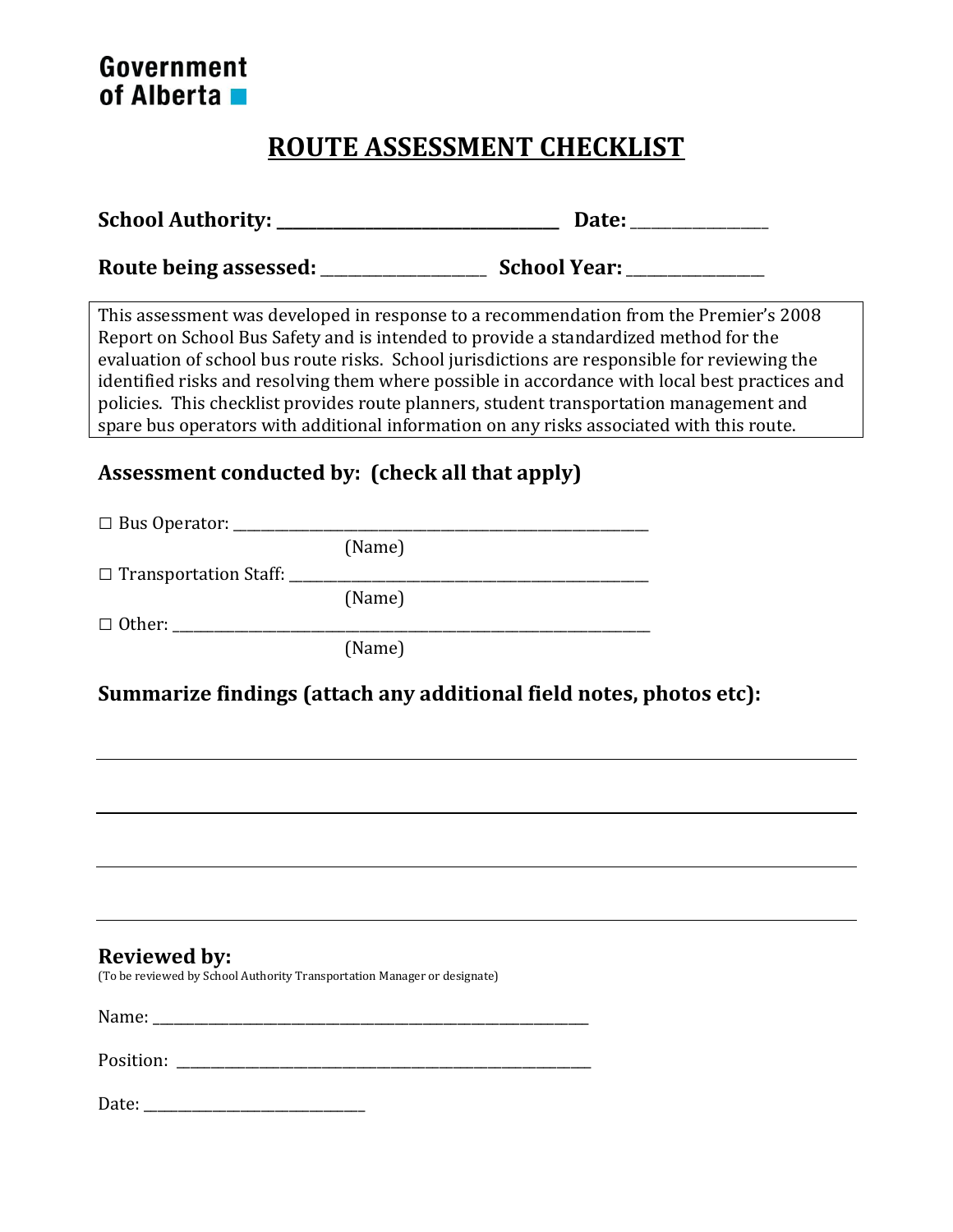# Government of Alberta

# **ROUTE ASSESSMENT CHECKLIST**

| <b>1.</b> Are there poor sight lines or visibility problems on this route or at any stop locations?<br>(e.g. stops located on hills or curves, physical barriers such as trees or buildings, areas with frequent fog)<br>If yes, provide a location, explanation of risk, and comments. | Yes    No |
|-----------------------------------------------------------------------------------------------------------------------------------------------------------------------------------------------------------------------------------------------------------------------------------------|-----------|
|                                                                                                                                                                                                                                                                                         |           |
|                                                                                                                                                                                                                                                                                         |           |
| 2. Are there any primary or secondary highway stops of concern on this route?                                                                                                                                                                                                           | Yes       |

(e.g. high traffic volume, poor visibility, frequent red light infractions) *If yes, provide a location, explanation of risk and comments.*

**3.** Are there any drop off or pick up locations including school sites that have insufficient space for *Yes* No the safe loading and unloading of passengers? (e.g. crowded stops, inadequate signage) *If yes, provide a location, explanation of risk and comments.*

\_\_\_\_\_\_\_\_\_\_\_\_\_\_\_\_\_\_\_\_\_\_\_\_\_\_\_\_\_\_\_\_\_\_\_\_\_\_\_\_\_\_\_\_\_\_\_\_\_\_\_\_\_\_\_\_\_\_\_\_\_\_\_\_\_\_\_\_\_\_\_\_\_\_\_\_\_\_\_\_\_\_\_\_\_\_\_\_\_\_\_\_\_\_\_\_\_\_\_\_\_\_\_\_\_\_\_\_\_\_\_\_\_\_\_\_\_\_\_\_\_\_\_\_\_\_\_\_\_\_\_

\_\_\_\_\_\_\_\_\_\_\_\_\_\_\_\_\_\_\_\_\_\_\_\_\_\_\_\_\_\_\_\_\_\_\_\_\_\_\_\_\_\_\_\_\_\_\_\_\_\_\_\_\_\_\_\_\_\_\_\_\_\_\_\_\_\_\_\_\_\_\_\_\_\_\_\_\_\_\_\_\_\_\_\_\_\_\_\_\_\_\_\_\_\_\_\_\_\_\_\_\_\_\_\_\_\_\_\_\_\_\_\_\_\_\_\_\_\_\_\_\_\_\_\_\_\_\_\_\_\_\_

\_\_\_\_\_\_\_\_\_\_\_\_\_\_\_\_\_\_\_\_\_\_\_\_\_\_\_\_\_\_\_\_\_\_\_\_\_\_\_\_\_\_\_\_\_\_\_\_\_\_\_\_\_\_\_\_\_\_\_\_\_\_\_\_\_\_\_\_\_\_\_\_\_\_\_\_\_\_\_\_\_\_\_\_\_\_\_\_\_\_\_\_\_\_\_\_\_\_\_\_\_\_\_\_\_\_\_\_\_\_\_\_\_\_\_\_\_\_\_\_\_\_\_\_\_\_\_\_\_\_\_

\_\_\_\_\_\_\_\_\_\_\_\_\_\_\_\_\_\_\_\_\_\_\_\_\_\_\_\_\_\_\_\_\_\_\_\_\_\_\_\_\_\_\_\_\_\_\_\_\_\_\_\_\_\_\_\_\_\_\_\_\_\_\_\_\_\_\_\_\_\_\_\_\_\_\_\_\_\_\_\_\_\_\_\_\_\_\_\_\_\_\_\_\_\_\_\_\_\_\_\_\_\_\_\_\_\_\_\_\_\_\_\_\_\_\_\_\_\_\_\_\_\_\_\_\_\_\_\_\_\_\_

\_\_\_\_\_\_\_\_\_\_\_\_\_\_\_\_\_\_\_\_\_\_\_\_\_\_\_\_\_\_\_\_\_\_\_\_\_\_\_\_\_\_\_\_\_\_\_\_\_\_\_\_\_\_\_\_\_\_\_\_\_\_\_\_\_\_\_\_\_\_\_\_\_\_\_\_\_\_\_\_\_\_\_\_\_\_\_\_\_\_\_\_\_\_\_\_\_\_\_\_\_\_\_\_\_\_\_\_\_\_\_\_\_\_\_\_\_\_\_\_\_\_\_\_\_\_\_\_\_\_\_

\_\_\_\_\_\_\_\_\_\_\_\_\_\_\_\_\_\_\_\_\_\_\_\_\_\_\_\_\_\_\_\_\_\_\_\_\_\_\_\_\_\_\_\_\_\_\_\_\_\_\_\_\_\_\_\_\_\_\_\_\_\_\_\_\_\_\_\_\_\_\_\_\_\_\_\_\_\_\_\_\_\_\_\_\_\_\_\_\_\_\_\_\_\_\_\_\_\_\_\_\_\_\_\_\_\_\_\_\_\_\_\_\_\_\_\_\_\_\_\_\_\_\_\_\_\_\_\_\_\_\_

**4.** Are there any turnarounds that are a concern or unsafe as defined in the S Endorsement manual?  $Yes \cap No \square$ (e.g. poor visibility for oncoming traffic, obstacles, driveway width and grade, winter snow removal) *If yes, provide a location, explanation of risk and comments.*

\_\_\_\_\_\_\_\_\_\_\_\_\_\_\_\_\_\_\_\_\_\_\_\_\_\_\_\_\_\_\_\_\_\_\_\_\_\_\_\_\_\_\_\_\_\_\_\_\_\_\_\_\_\_\_\_\_\_\_\_\_\_\_\_\_\_\_\_\_\_\_\_\_\_\_\_\_\_\_\_\_\_\_\_\_\_\_\_\_\_\_\_\_\_\_\_\_\_\_\_\_\_\_\_\_\_\_\_\_\_\_\_\_\_\_\_\_\_\_\_\_\_\_\_\_\_\_\_\_\_\_

\_\_\_\_\_\_\_\_\_\_\_\_\_\_\_\_\_\_\_\_\_\_\_\_\_\_\_\_\_\_\_\_\_\_\_\_\_\_\_\_\_\_\_\_\_\_\_\_\_\_\_\_\_\_\_\_\_\_\_\_\_\_\_\_\_\_\_\_\_\_\_\_\_\_\_\_\_\_\_\_\_\_\_\_\_\_\_\_\_\_\_\_\_\_\_\_\_\_\_\_\_\_\_\_\_\_\_\_\_\_\_\_\_\_\_\_\_\_\_\_\_\_\_\_\_\_\_\_\_\_\_

*\_\_\_\_\_\_\_\_\_\_\_\_\_\_\_\_\_\_\_\_\_\_\_\_\_\_\_\_\_\_\_\_\_\_\_\_\_\_\_\_\_\_\_\_\_\_\_\_\_\_\_\_\_\_\_\_\_\_\_\_\_\_\_\_\_\_\_\_\_\_\_\_\_\_\_\_\_\_\_\_\_\_\_\_\_\_\_\_\_\_\_\_\_\_\_\_\_\_\_\_\_\_\_\_\_\_\_\_\_\_\_\_\_\_\_\_\_\_\_\_\_\_\_\_\_\_\_\_\_\_\_\_\_\_\_\_\_\_*

*\_\_\_\_\_\_\_\_\_\_\_\_\_\_\_\_\_\_\_\_\_\_\_\_\_\_\_\_\_\_\_\_\_\_\_\_\_\_\_\_\_\_\_\_\_\_\_\_\_\_\_\_\_\_\_\_\_\_\_\_\_\_\_\_\_\_\_\_\_\_\_\_\_\_\_\_\_\_\_\_\_\_\_\_\_\_\_\_\_\_\_\_\_\_\_\_\_\_\_\_\_\_\_\_\_\_\_\_\_\_\_\_\_\_\_\_\_\_\_\_\_\_\_\_\_\_\_\_\_\_\_\_\_\_\_\_\_\_*

*\_\_\_\_\_\_\_\_\_\_\_\_\_\_\_\_\_\_\_\_\_\_\_\_\_\_\_\_\_\_\_\_\_\_\_\_\_\_\_\_\_\_\_\_\_\_\_\_\_\_\_\_\_\_\_\_\_\_\_\_\_\_\_\_\_\_\_\_\_\_\_\_\_\_\_\_\_\_\_\_\_\_\_\_\_\_\_\_\_\_\_\_\_\_\_\_\_\_\_\_\_\_\_\_\_\_\_\_\_\_\_\_\_\_\_\_\_\_\_\_\_\_\_\_\_\_\_\_\_\_\_\_\_\_\_\_\_\_*

**5.** Are there any roadway crossings such as controlled or uncontrolled intersections, merge lanes, *Yes No* railroad/commuter train crossings that are a concern on this route? (e.g. high traffic volume, difficult left hand turns, hidden intersections, inadequate signage, poor visibility at rail crossings) *If yes, provide a location, explanation of risk, and comments.*